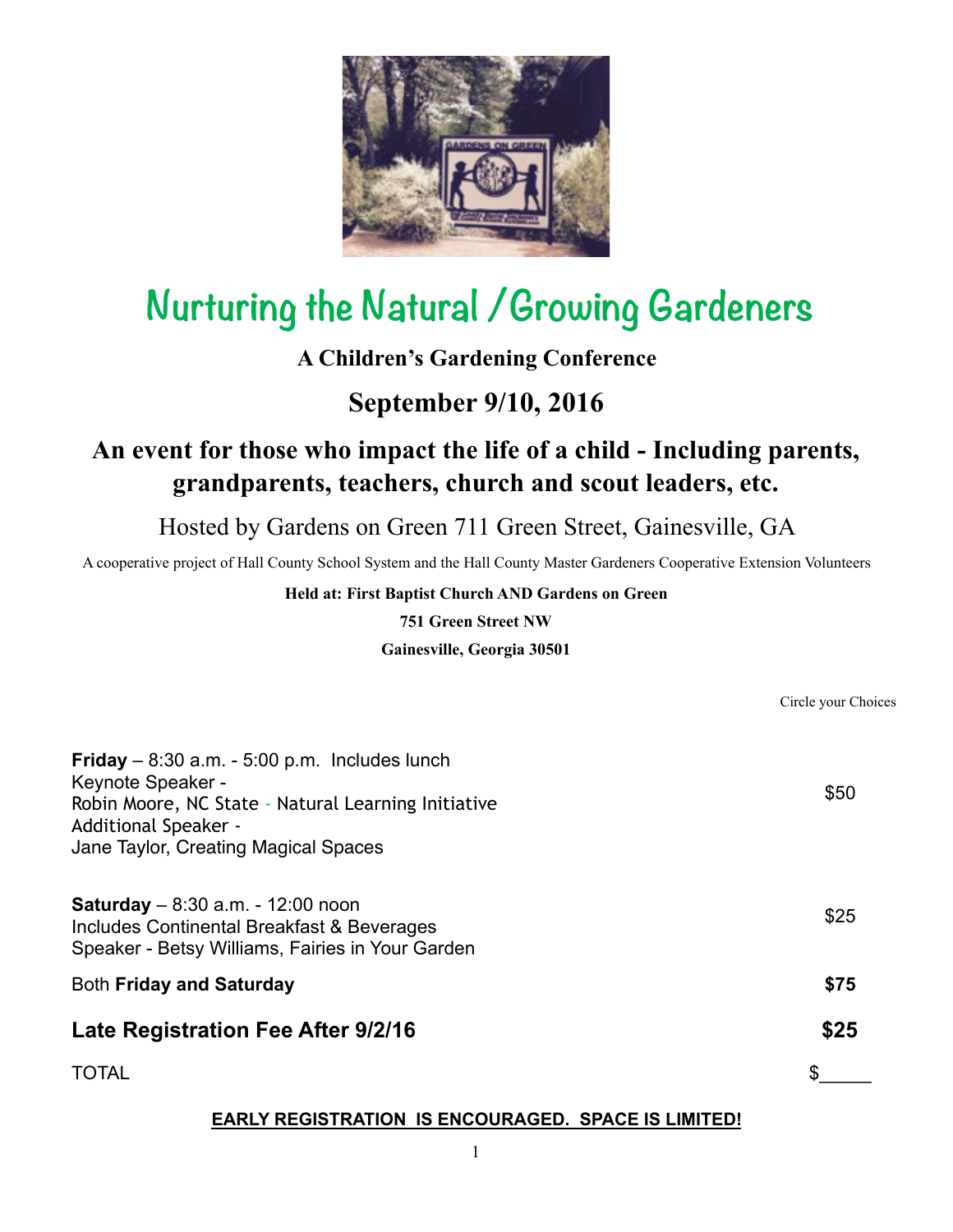| Name:                                                                                                                       | Phone:     |  |
|-----------------------------------------------------------------------------------------------------------------------------|------------|--|
|                                                                                                                             |            |  |
|                                                                                                                             | $Check \#$ |  |
| Total Enclosed \$                                                                                                           |            |  |
| If you are a Hall County School Teacher, name of the school you are representing                                            |            |  |
| Breakout sessions:<br>Please place a 1 by the classes of your first choice, a 2 by your second choice and a 3 by your third |            |  |

choice for each day that you will be attending. If a 1st choice class reaches capacity before your registration, you will then be assigned to your 2nd choice. (Most classes will have a maximum of about 25, some smaller and some larger.)

More detailed descriptions can be found on the Hall County Master Gardeners' website at http://www.hallmastergardeners.com

\_\_\_\_\_**Art in the Garden — Jill Haack,** free lance artist/former magazine art editor (Friday Only)

\_\_\_\_\_ **Chopped Challenge: Fun with Healthy Food — Trae Cown and Sara Sheridan,** Nutritionists — Hall County School System (Friday Only)

\_\_\_\_\_**Fairy Dust — Betsy Williams, Guest Speaker —** Nationally renowned for Fairy House and flower folklore expertise (Friday Only)

\_\_\_\_\_ **Gardening for Butterflies and Other Pollinators — Patti Lewi**s, HCMG Co-chair Butterfly Garden at Gardens on Green (Friday Only)

\_\_\_\_\_ **Incredible Insects — Ginny Barber,** Myers Elementary Teacher and **Robbie McCormac,** HCMG / Junior Master Gardener Leader (Friday Only)

\_\_\_\_\_ **Knowing and Growing What You Eat — Dr. Danny Askew,** HCMG, life-time gardener & Lee Lovett, HCMG / Deputy Supt., Hall County School System (Friday Only)

\_\_\_\_\_**Let's Play in the Dirt/Gardening with Preschoolers — Claire Coates**, North Hall High health occupations teacher (Friday Only)

\_\_\_\_\_**Read! Learn! Grow!** — **Jill Kelly**, Media Specialist, Martin Technology Academy of Math and Science & Robin Friedman, Hall Master Gardener Coordinator (Friday Only)

\_\_\_\_\_ **Gardening by the Book — Plants Kids Love —** Jane Taylor, guest speaker / founder and curator of first children's garden in U. S. (4-H Garden at MSU) (Saturday Only)

\_\_\_\_\_**Let's Make Fairy Houses — Betsy Williams,** nationally renowned for Fairy House and flower folklore expertise (Saturday Only)

\_\_\_\_\_**Sprouts — Robin Friedman,** Hall Extension Master Gardener Coordinator (Saturday Only)

\_\_\_\_\_\_**Variety—the Spice of Life — Trae Cown and Sara Sheridan**, Nutritionists—Hall County School System (Saturday Only)

\_\_\_\_\_ **A Walk in the Woods** — **Carol Sowers,** Elachee Nature Center Master Naturalist (Both Days)

\_\_\_\_\_**Around the World on our Plate — Moe Hemmings**, Atlanta Botanical Garden Education Coordinator (Both Days)